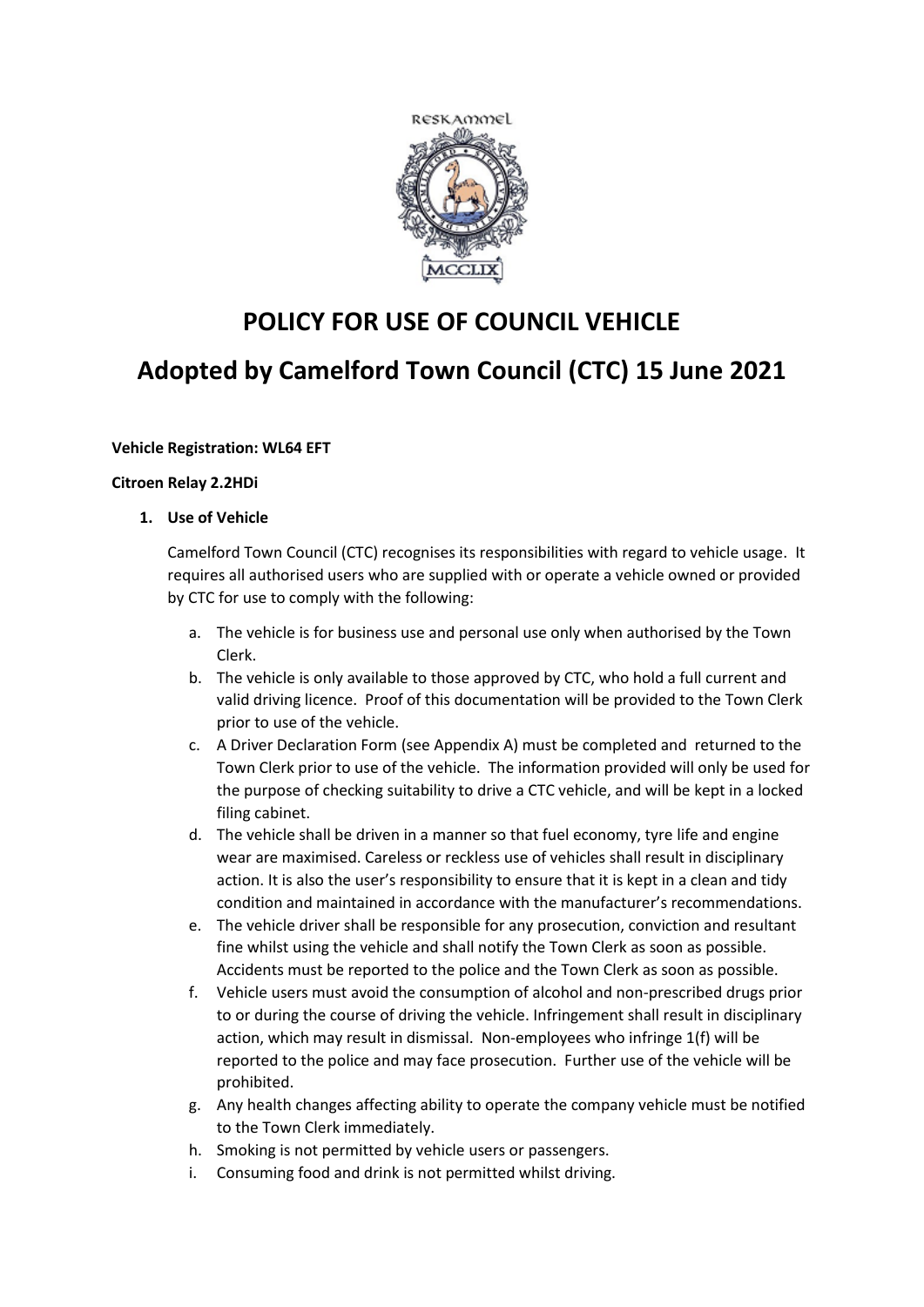- j. Use of mobile phones & similar hand held electronic devices prohibited whilst driving.
- k. Seat belts must be worn at all times and vehicles used in accordance with The Highway Code.
- l. Vehicle fuel, oil etc shall only be purchased by the driver and reimbursed by CTC and every effort should be made to obtain fuel from garages providing the most competitive rate at the time to reduce costs.
- m. Vehicles shall be locked and any security devices installed enabled when the vehicle is left unattended, without any CTC property being visible.

## **2. Maintenance and Care of Vehicle**

## a. **Insurance**

The vehicle is insured with Came & Company Insurance and is renewed in March. The Town Clerk is responsible for ensuring that the vehicle is insured and any renewal or change of policy is carried out in good time before the current insurance expires, ensuring value for money and optimum cover. In the event of an accident, see 1d above.

## b. **Breakdown Cover**

The Grounds Manager is responsible for organising Breakdown cover in May. This is currently with Green Flag (Policy No 35294039). Any breakdowns should be reported to the Town Clerk as soon as possible. Should you break down, you should call 0800 0510636.

# c. **Servicing**

The Town Clerk is responsible for ensuring and arranging for the vehicle to be serviced in a timely manner.

# d. **Maintenance**

The vehicle should be kept clean inside and out at all times. The Grounds Manager is responsible for ensuring the vehicle is kept clean inside and out. Any costs associated with washing the vehicle should be reimbursed by CTC.

# **3. Fees, taxes**

a. The Town Clerk is responsible for ensuring the vehicle is taxed and all fees associated with the vehicle are paid in a timely manner.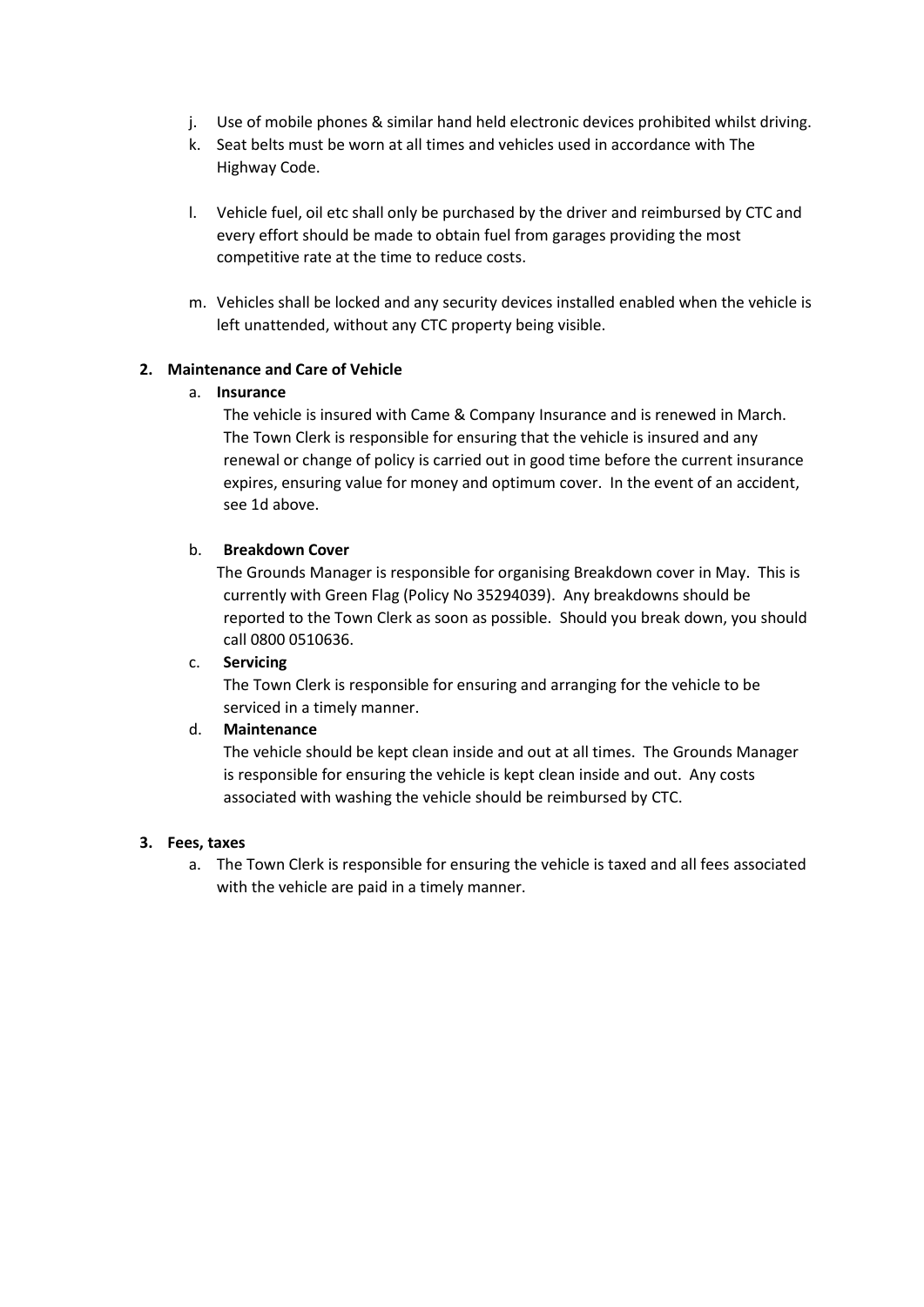#### **APPENDIX A**

#### **DRIVER DECLARATION FORM**

Name: …………………………………………………………………..

Job Title or Voluntary Organisation: …………………………………………………………..

Date of birth: ……………………………………………………….

Contact telephone number: ………………………………………..

Date passed driving test: ………………………………..

Driving Licence No: …………………….

Please answer the following questions.

1. Have you been convicted of any motoring offences in the last 5 years or are any prosecutions pending? YES/NO \*delete as applicable

If yes, please complete the following:

| Offence type/details   Date | <b>Conviction Code</b> | <b>Fine</b> |
|-----------------------------|------------------------|-------------|
|                             |                        |             |
|                             |                        |             |
|                             |                        |             |
|                             |                        |             |

2. Have you been disqualified from driving? YES/NO \*delete as applicable If yes, please complete the following:

| Offence type/details   Date | <b>Conviction Code</b> | <b>Fine</b> |
|-----------------------------|------------------------|-------------|
|                             |                        |             |
|                             |                        |             |
|                             |                        |             |
|                             |                        |             |

3. Have you ever been declined for motor insurance or had any special terms applied? YES/NO \*delete as applicable If yes, please give details below: